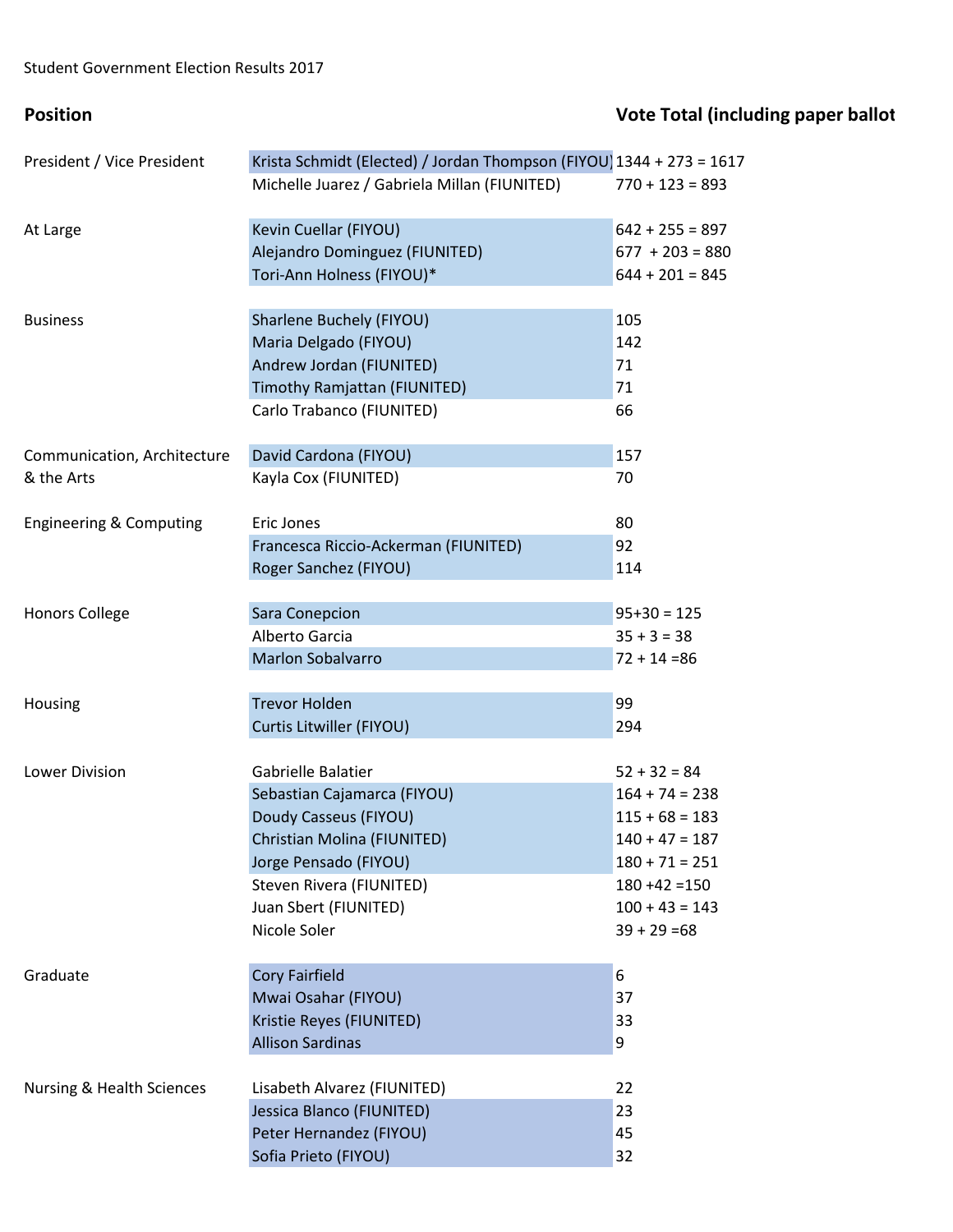| Public Health & Social Work | Alexandra Servia (FIYOU)*      | 38             |
|-----------------------------|--------------------------------|----------------|
|                             | Cristina Williamson (FIUNITED) | $\overline{4}$ |
|                             |                                |                |
| School of International &   | <b>Stanley Deus</b>            | 23             |
| <b>Public Affairs</b>       | Amanda Hartsell (FIUNITED)     | 66             |
|                             | Joshua Mandall (FIYOU)         | 75             |
|                             | Johnathan Padilla (FIYOU)      | 105            |
|                             | Aujanae Watson (FIUNITED)      | 76             |

\*candidates have been disqualified during the elections